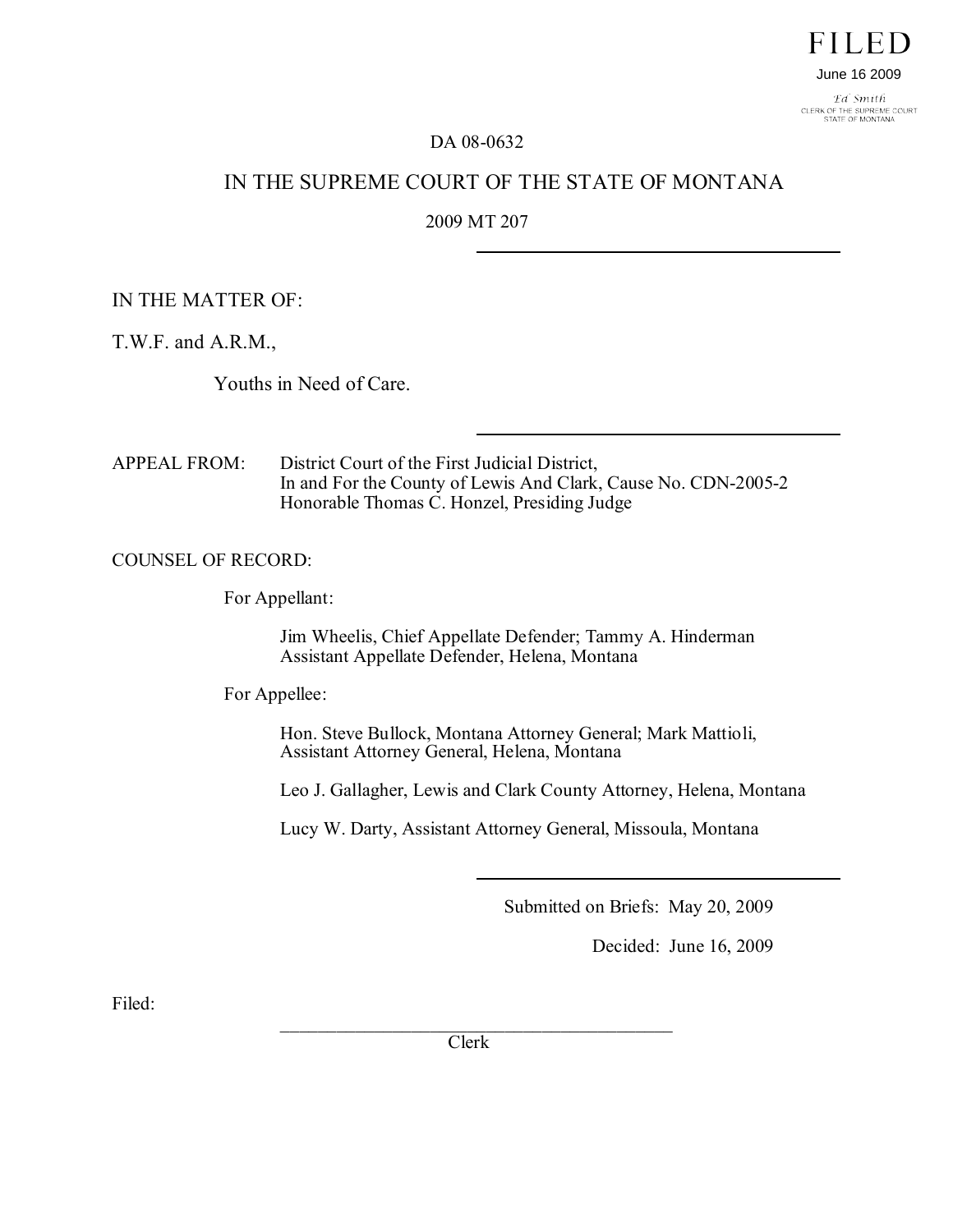Chief Justice Mike McGrath delivered the Opinion of the Court.

¶1 M.G., mother of minor children T.W.F. and A.R.M., appeals from the November 14, 2008, Findings of Fact, Conclusions of Law and Order Terminating Birth Mother's Parental Rights, entered by the Montana First Judicial District Court, Lewis and Clark County.

¶2 M.G. presents the following issues for review:

¶3 Issue One: Whether the District Court held a "proper hearing" to adjudicate the children as youths in need of care.

¶4 Issue Two: Whether the District Court properly relied on the testimony of an Indian Child Welfare Act expert when adjudicating the children as youths in need of care.

### **PROCEDURAL AND FACTUAL BACKGROUND**

¶5 In August, 2004, the Montana Department of Public Health and Human Services (DPHHS) filed a petition in Powell County for emergency protective services and temporary legal custody of M.G.'s two children, then aged five years and nine months. The petition was prompted by M.G.'s having left the children with a 16-year-old babysitter and not returning after 24 hours. The District Court granted temporary legal custody to DPHHS and in September, 2004, conducted a hearing. M.G. did not appear at the hearing. The District Court determined that the children were youths in need of care and granted DPHHS temporary legal custody. The children have been in foster care since that time.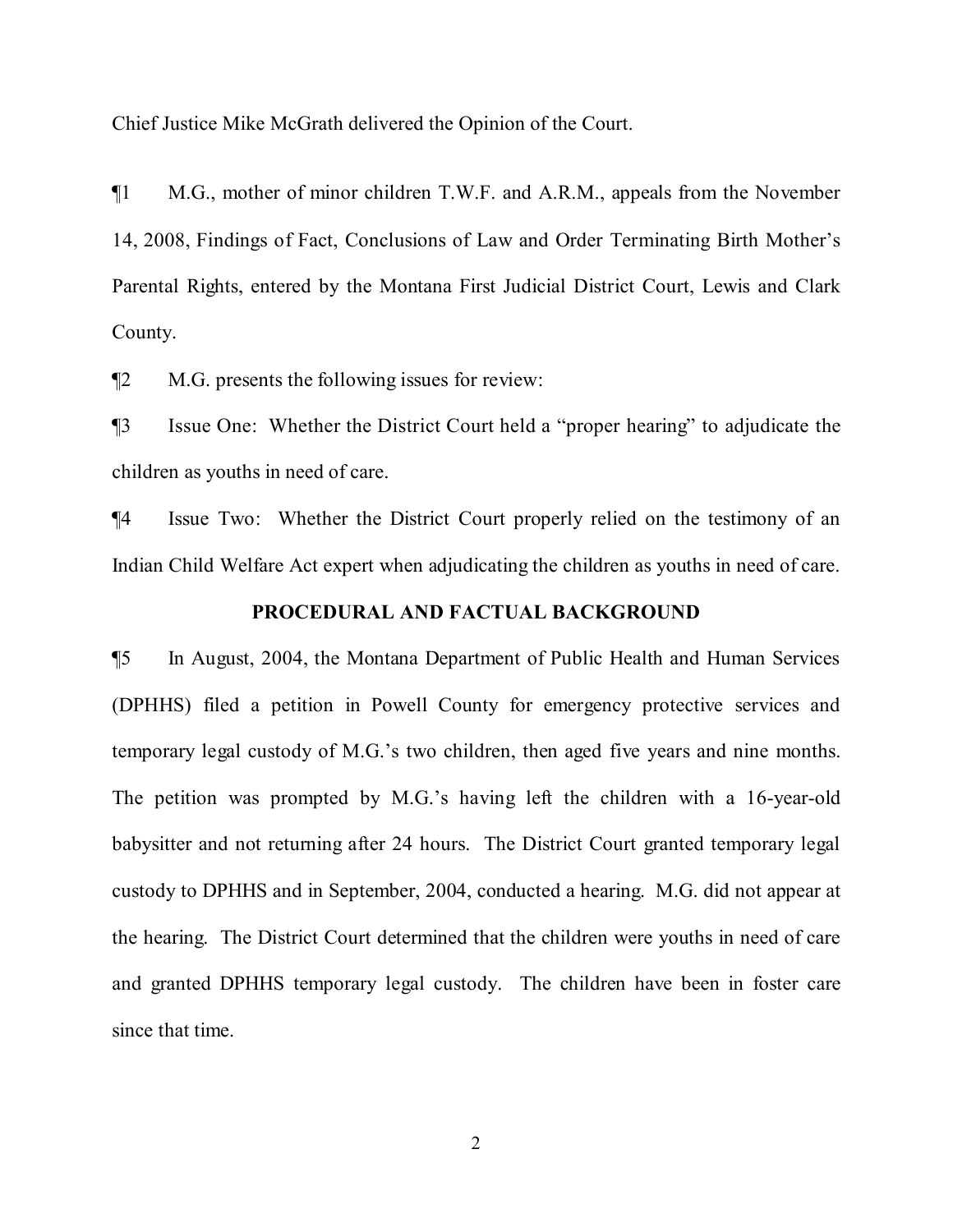¶6 The District Court held an adjudicatory hearing in December, 2004 with M.G. present. After hearing testimony from a DPHHS social worker, the District Court again concluded that the children were youths in need of care and held that dismissing the DPHHS petition would create substantial risk of harm to the children. The case was then transferred to Lewis and Clark County and counsel was appointed for M.G.

¶7 The District Court held a dispositional hearing in February, 2005, at which M.G. indicated that the children were going to be enrolled as members of the Turtle Mountain Band of Chippewa Indians. DPHHS presented the testimony of Patsy Oberweiser, a social worker employed by the Department, as an expert regarding the Indian Child Welfare Act (ICWA). A purpose of the ICWA is to protect the interests of Indian children and families by establishing minimum Federal standards that must be met before Indian children may be removed from their families. 25 U.S.C. § 1902. Oberweiser testified that she was a member of the Little Shell Tribe of Chippewa Indians of Montana, and explained her education, training and experience dealing with tribal customs. She testified that in her opinion returning the children to M.G. would likely result in serious emotional or physical abuse or neglect. M.G. was then in custody awaiting sentencing for a criminal offense and stipulated that it would be in the best interests of the children that they remain in an out-of-home placement. She also agreed to a treatment plan.

¶8 In August, 2005, the District Court held a hearing on a DPHHS petition to extend temporary legal custody and on a permanency plan. M.G. was then incarcerated for the prior criminal offense and agreed to the extension of custody. Oberweiser again testified as an ICWA expert that reunification with the parents would likely result in harm to the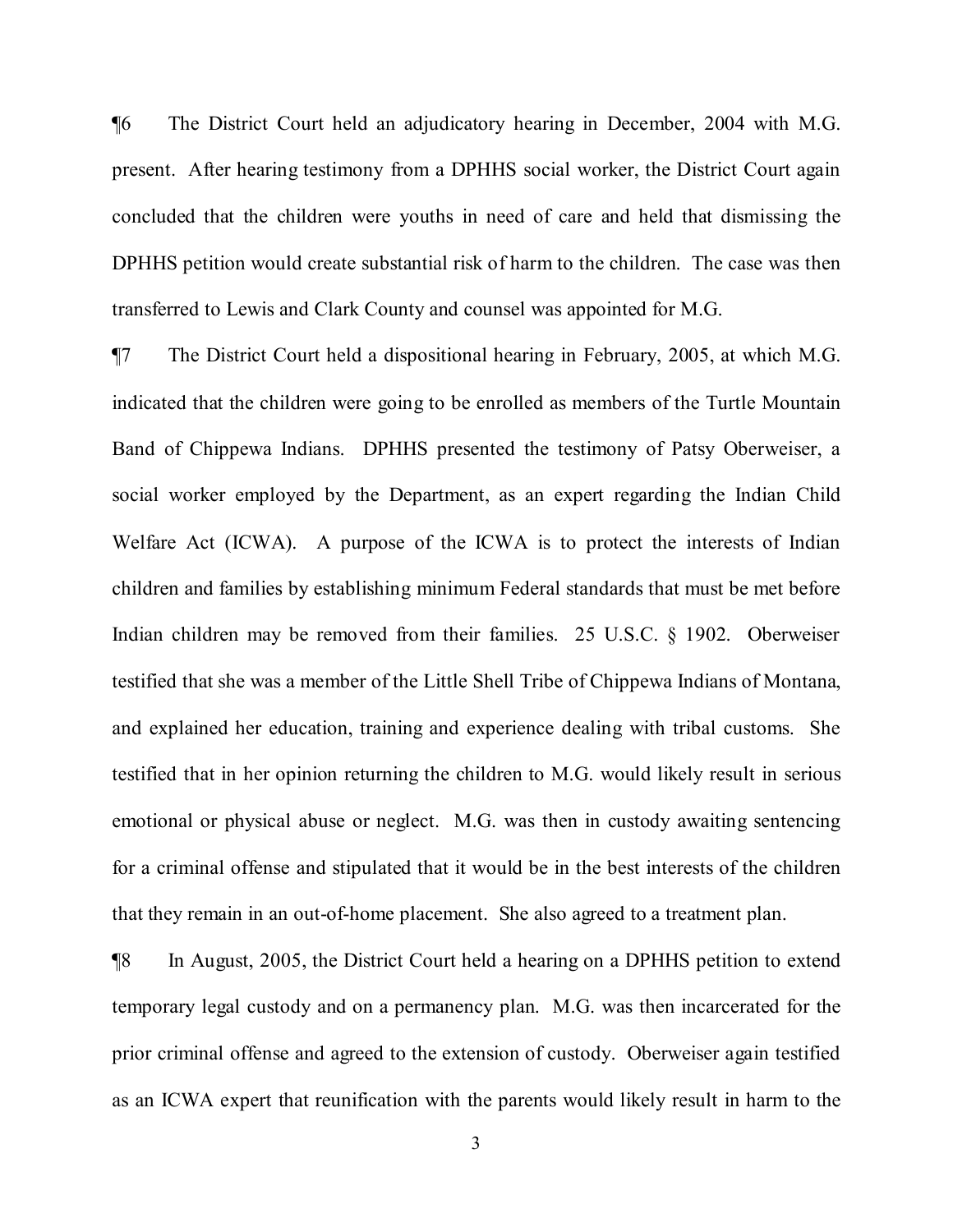children. The District Court granted the DPHHS petition to extend legal custody and approved the permanency plan.

¶9 The District Court conducted another permanency plan hearing in March, 2006. M.G. and DPHHS stipulated to an extension of temporary legal custody of the children. M.G. was still incarcerated and had completed Phase 1 of her treatment plan while in prison. In July, 2006 DPHHS filed a petition for permanent legal custody and for termination of parental rights. The District Court held hearings in July and December, 2006, at which DPHHS presented testimony concerning M.G.'s problems completing Phase 2 of the treatment plan since leaving prison. In March, 2007, the District Court held the hearing on the DPHHS petition for permanent legal custody and for termination of parental rights. By this time the children had been in foster care since August, 2004, and M.G. had spent substantial time in prison.

¶10 As a result of the March, 2007 termination hearing, the District Court terminated M.G.'s parental rights. She appealed to this Court. DPHHS conceded on appeal that the record did not include evidence of compliance with the tribal notice requirements of the ICWA. On September 12, 2007, we remanded to the District Court with directions that DPHHS comply with the tribal notice and filing requirements.

¶11 After remand DPHHS filed another petition to adjudicate the children as youths in need of care and for temporary legal custody. The District Court held a hearing on this petition in November, 2007. Over objection of M.G.'s attorney, the District Court took judicial notice of its prior orders and of the record developed prior to the appeal. Oberweiser testified as DPHHS's ICWA expert, explaining that she was familiar with

4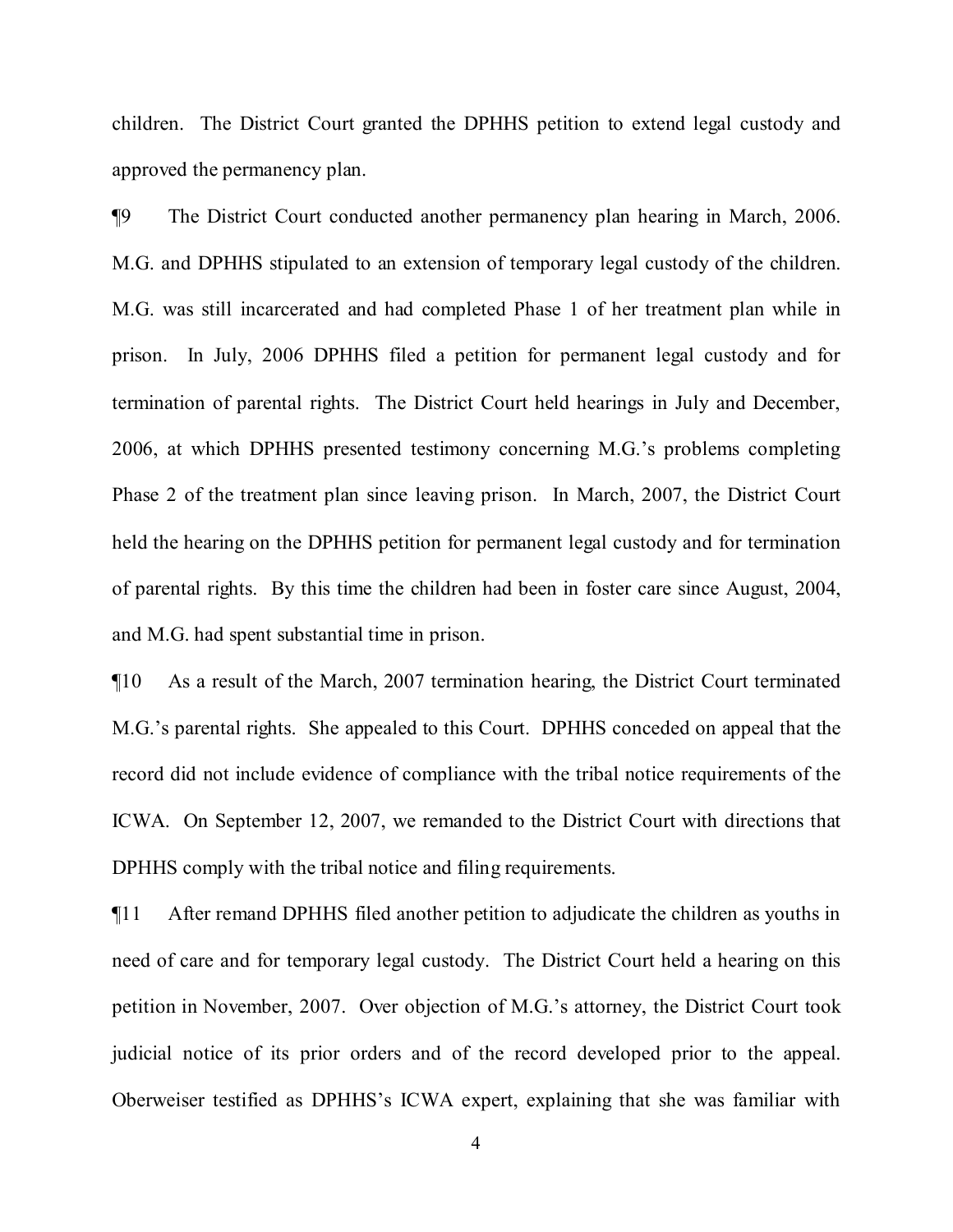Chippewa tribal customs relating to family life based upon her own upbringing by her mother who was a member of the Chippewa Tribe. She testified that she was familiar with child rearing practices in Native American homes and had extensive knowledge of prevailing social and cultural standards in the Tribe. She testified that she had been trained as an ICWA specialist and had experience delivering family and child services to Native American families. She testified that if M.G. were given custody it could result in serious physical or emotional harm to the children because of M.G.'s inability to stop her substantial alcohol consumption.

¶12 On November 21, 2007, the District Court entered findings of fact that the Tribe had been properly notified and that Oberweiser had testified that returning custody of the children to M.G. would likely result in serious emotional or physical damage to them. The District Court concluded that DPHHS had established by clear and convincing evidence that the children were youths in need of care and that dismissing the petition would be detrimental to the children's physical and psychological well-being. Further the District Court concluded that DPHHS had made reasonable efforts to avoid protective placement of the children and that placement of the children in foster care was in their best interests and was in compliance with 25 U.S.C. § 1915.

¶13 After the November, 2007, order, DPHHS continued working with M.G. on her treatment plan with the goal of reuniting her with her children. The District Court held additional hearings in February and June, 2008. By the time of the June hearing, M.G. had completed the program at the Montana Chemical Dependency Center, but had failed to follow through after that. She had continued to drink and had been arrested in Butte.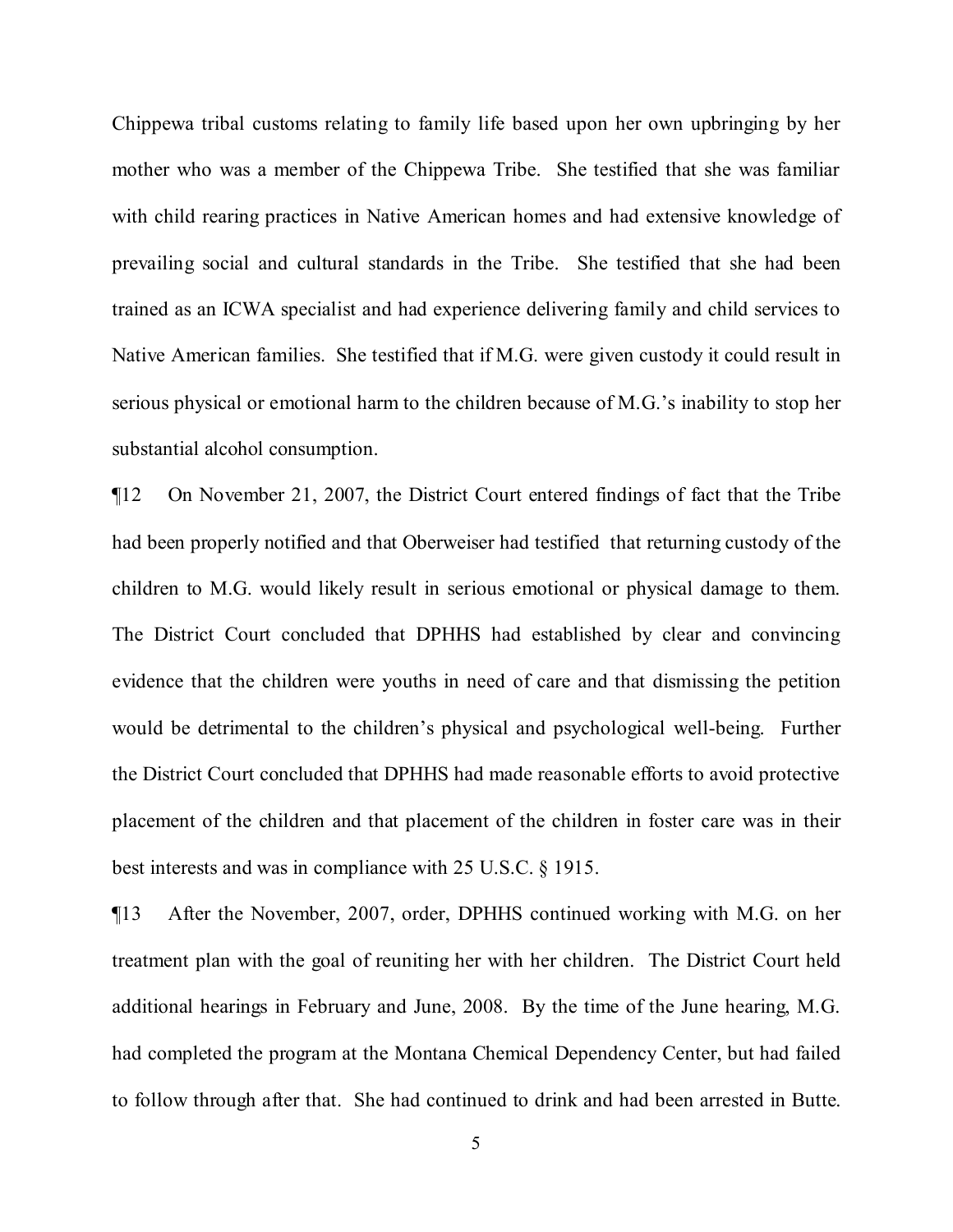When M.G. continued to not follow the treatment plan, DPHHS filed a petition for permanent custody and termination of parental rights.

¶14 The District Court held a hearing on the DPHHS petition in November, 2008. DPHHS presented evidence of M.G.'s failure to comply with her treatment program, including failing to provide urine tests, refusing to take urine tests, having multiple arrests, failing to have a mental health evaluation, failing to maintain an adequate residence, and more. She also missed a number of scheduled visits with the children.

¶15 Patsy Oberweiser testified again as an ICWA expert for DPHHS. She explained that she was familiar with the customs of the Chippewa Tribe because she was a tribal member and had been raised by her mother among other Indian families. She testified that she was familiar with child raising standards and practices in Native American homes and that she particularly had knowledge of those matters as to the Chippewa Tribe. She testified that she had received training in each of the prior four years in the requirements of the ICWA. She stated her opinion that if M.G. continued to have custody of the children it would likely result in emotional or physical harm to them. She stated her opinion that the current foster care of the children was the best placement for them and that the foster parents support the children's Native American heritage. There was no objection to Oberweiser's qualifications or to her testimony as to these opinions.

¶16 On November 14, 2008, the District Court issued its Findings of Fact, Conclusions of Law and Order Terminating Birth Mother's Parental Rights. The District Court found that the children were abused and neglected. The District Court based the order on M.G.'s criminal history, and her history of chemical dependency, instability, infrequent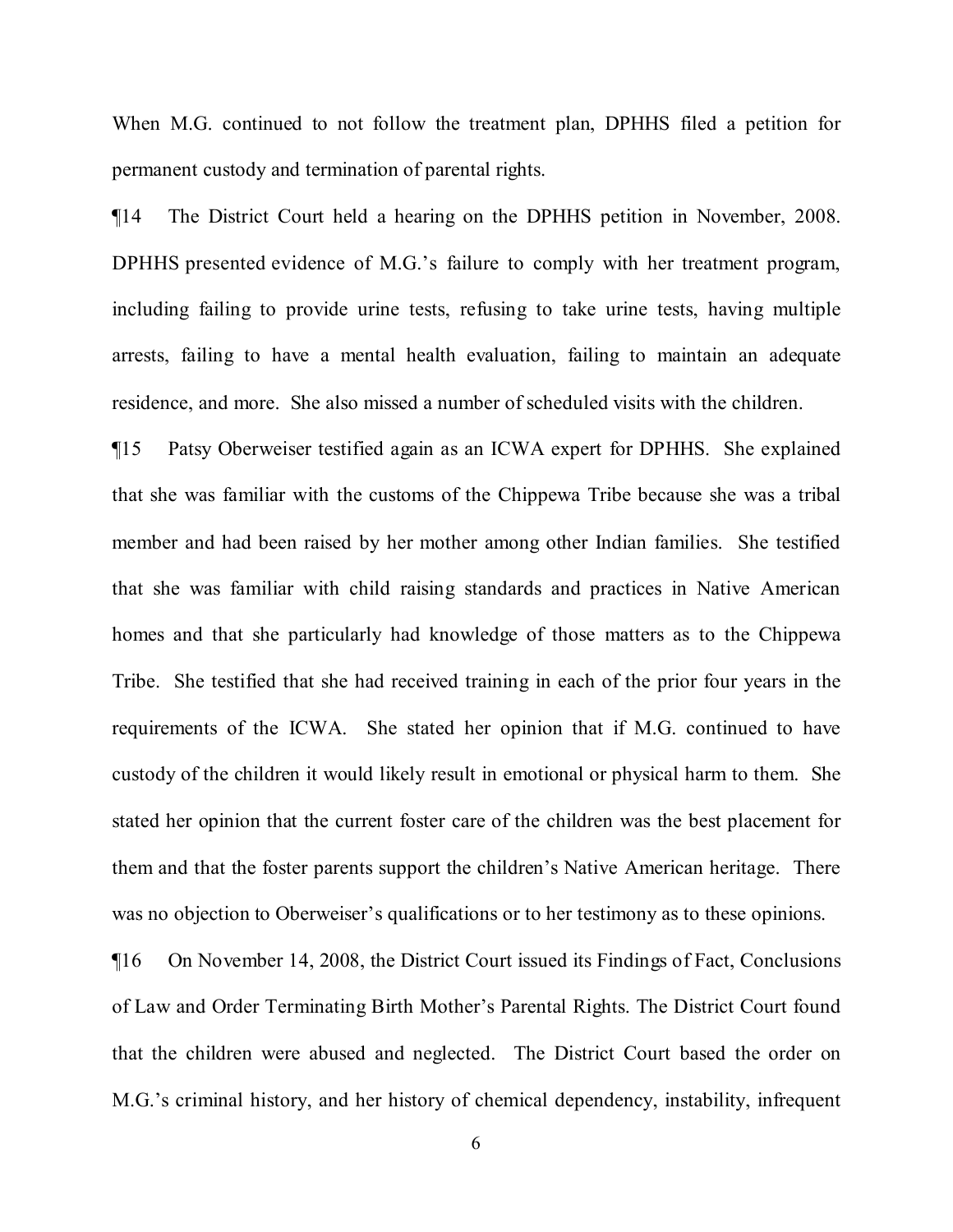visitation with her children, failure to address mental health issues, failure to obtain adequate housing and failure to make reunification with her children a priority. The District Court found that DPHHS had developed an appropriate treatment plan but that M.G. had failed to comply with it, and M.G. was not likely within a reasonable time to change the conduct that made her an unfit parent. The District Court concluded that termination of the parent-child relationship was in the best interests of the children.

## **STANDARD OF REVIEW**

¶17 We review a district court's decision to terminate parental rights for abuse of discretion. In doing so we review the findings of fact to determine whether they are clearly erroneous and the conclusions of law to determine whether they are correct. *In the Matter of M.R.G*., 2003 MT 60, ¶ 6, 314 Mont. 396, 66 P.3d 312. A finding of fact is clearly erroneous if it is not supported by substantial evidence, if the court misapprehended the effect of the evidence or if, after reviewing the record, this Court is left with a definite and firm conviction that the district court made a mistake. *In the Matter of K.S.*, 2003 MT 212, ¶ 8, 317 Mont. 88, 75 P.3d 325. A district court has discretion to determine the qualifications of an expert witness and the court's determination will not be overturned unless there was an abuse of discretion. *In the Matter of K.H.*, 1999 MT 128, ¶ 11, 294 Mont. 466, 981 P.2d 1190.

¶18 In an ICWA case we will uphold the district court's termination of parental rights if a reasonable fact finder could conclude beyond a reasonable doubt that continued custody by the parent is likely to result in serious emotional or physical damage to the child. *In the Matter of A.N.*, 2005 MT 19, ¶ 19, 325 Mont. 379, 106 P.3d 556.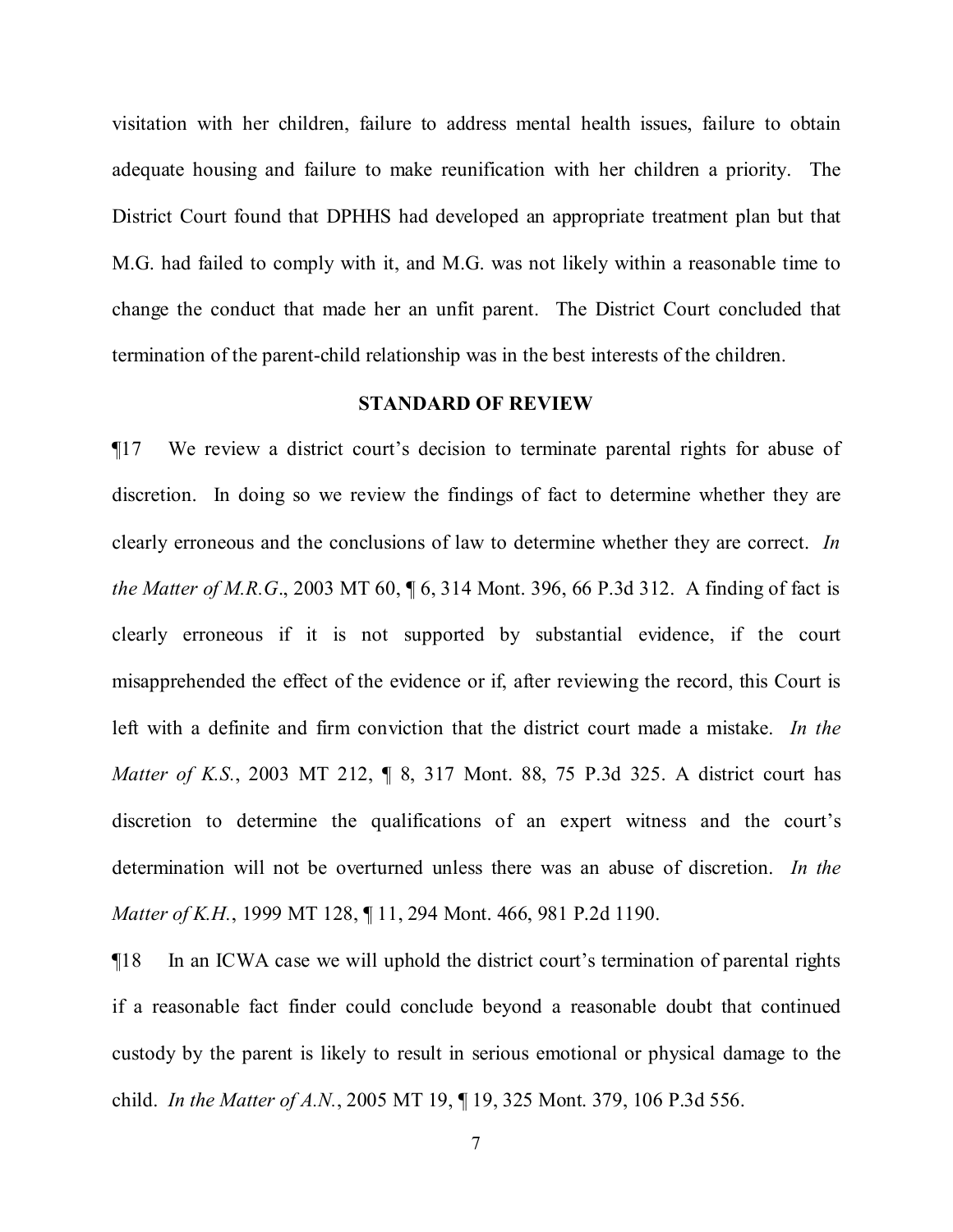### **DISCUSSION**

¶19 *Issue One: Whether the District Court properly adjudicated the children as youths in need of care and properly terminated M.G.'s parental rights.* M.G. contends that the District Court's adjudication of the children as youths in need of care and termination of her parental rights was the result of a flawed process. She argues that the District Court improperly relied upon proceedings that occurred prior to the first appeal to this Court, and that there was insufficient evidence to support the District Court's decisions.

¶20 Under Montana law a court may terminate the parental relationship if the child is adjudicated a youth in need of care and if the parent has not complied with an appropriate court-approved treatment plan and the conduct or condition of the parent that renders her unfit is unlikely to change within a reasonable time. Section 41-3-609(1)(f), MCA. The court must first hold a hearing and adjudicate the children as youths in need of care. *In re T.C.*, 2001 MT 264, ¶ 15, 307 Mont. 244, 37 P.3d 70. Under § 41-3-437, MCA and 25 U.S.C. § 1912 (of the ICWA) a court may adjudicate an Indian child to be a youth in need of care if there is clear and convincing evidence that the child is abused and neglected. Abuse or neglect under Montana law is actual physical or psychological harm, or the substantial risk of it. Section 41-3-102(7)(a), MCA. In an ICWA case the State must prove that it has made active efforts to avoid removing the children from the home, and must present testimony from a qualified expert witness that continued parental custody is likely to result in serious emotional or physical harm to the children. 25 U.S.C. § 1912(d)-(e).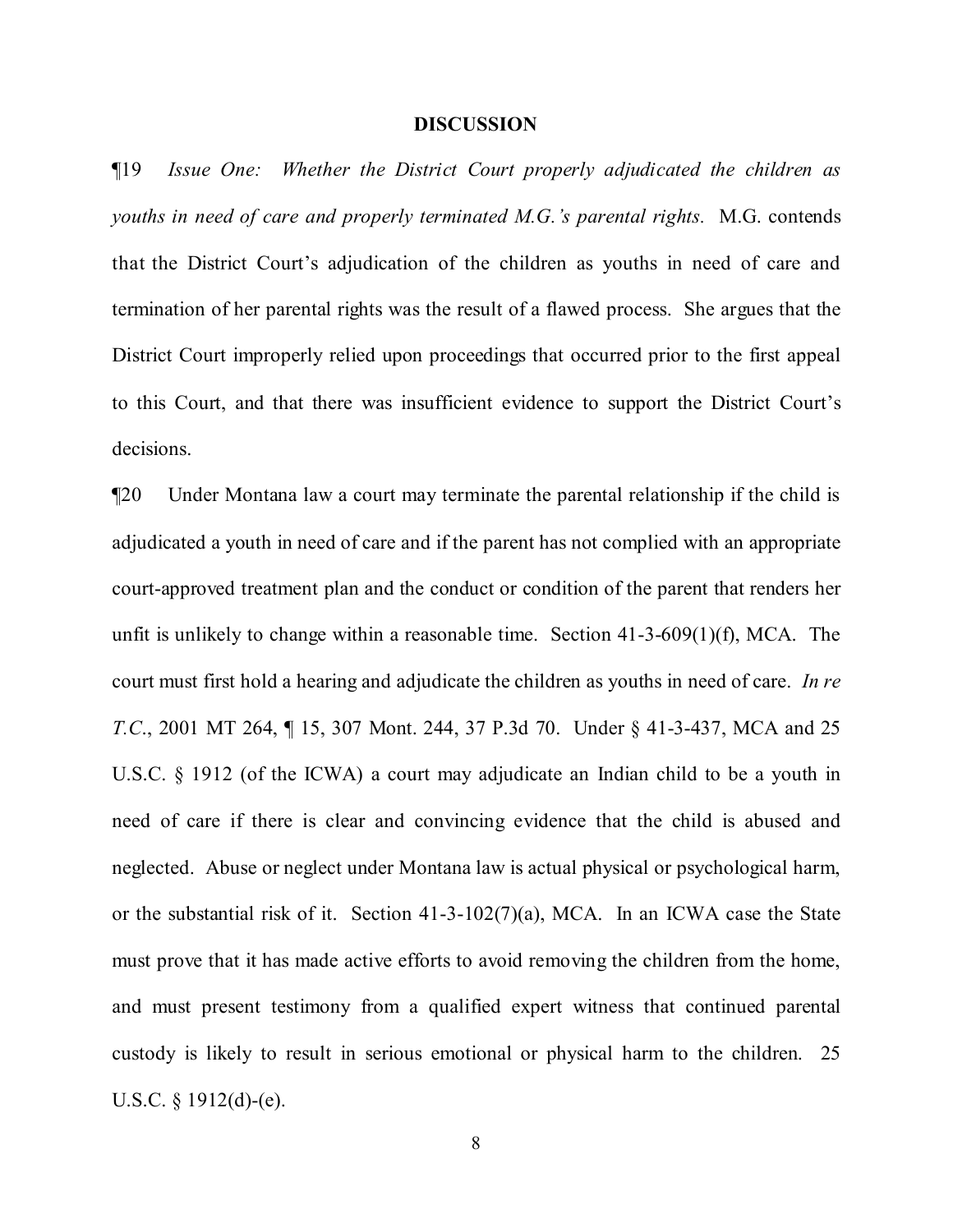¶21 The District Court did not improperly rely on the record of its proceedings in this matter that occurred prior to the 2007 appeal to this Court. After this Court's remand, DPHHS complied with the tribal notice requirements, but the children's Tribe never appeared or intervened. In the post-remand proceedings, the District Court duly noted the several years of proceedings, testimony, stipulations and rulings that had taken place regarding M.G. and her children. At the same time, it is clear that the District Court intended to and did hold a full evidentiary hearing on the DPHHS petition for readjudication of the children as youths in need of care. The District Court held hearings and heard testimony on November 16, 2007, December 3, 2007, and February 8, 2008. The hearing regarding termination was held November 3, 2008.

¶22 At the termination hearing the District Court received evidence that M.G. had been charged with four separate criminal offenses involving alcohol and was the subject of a bench warrant. There was testimony from an alcohol counselor that M.G. started an intensive outpatient drug treatment program but stopped coming after five sessions, indicating a high potential for substance use that can only be controlled by incarceration or inpatient treatment. There was testimony from Oberweiser that there were no family members available to take the children and that they would likely be harmed by returning them to M.G. There was testimony from the child protection specialist with DPHHS that M.G. had not completed any of the parts of the treatment plan that she had agreed to two years before. There was testimony about the efforts of DPHHS to achieve M.G.'s reunion with the children. These included scheduling and facilitating visitations, providing M.G. money and bus tickets to travel for visitations, providing M.G. with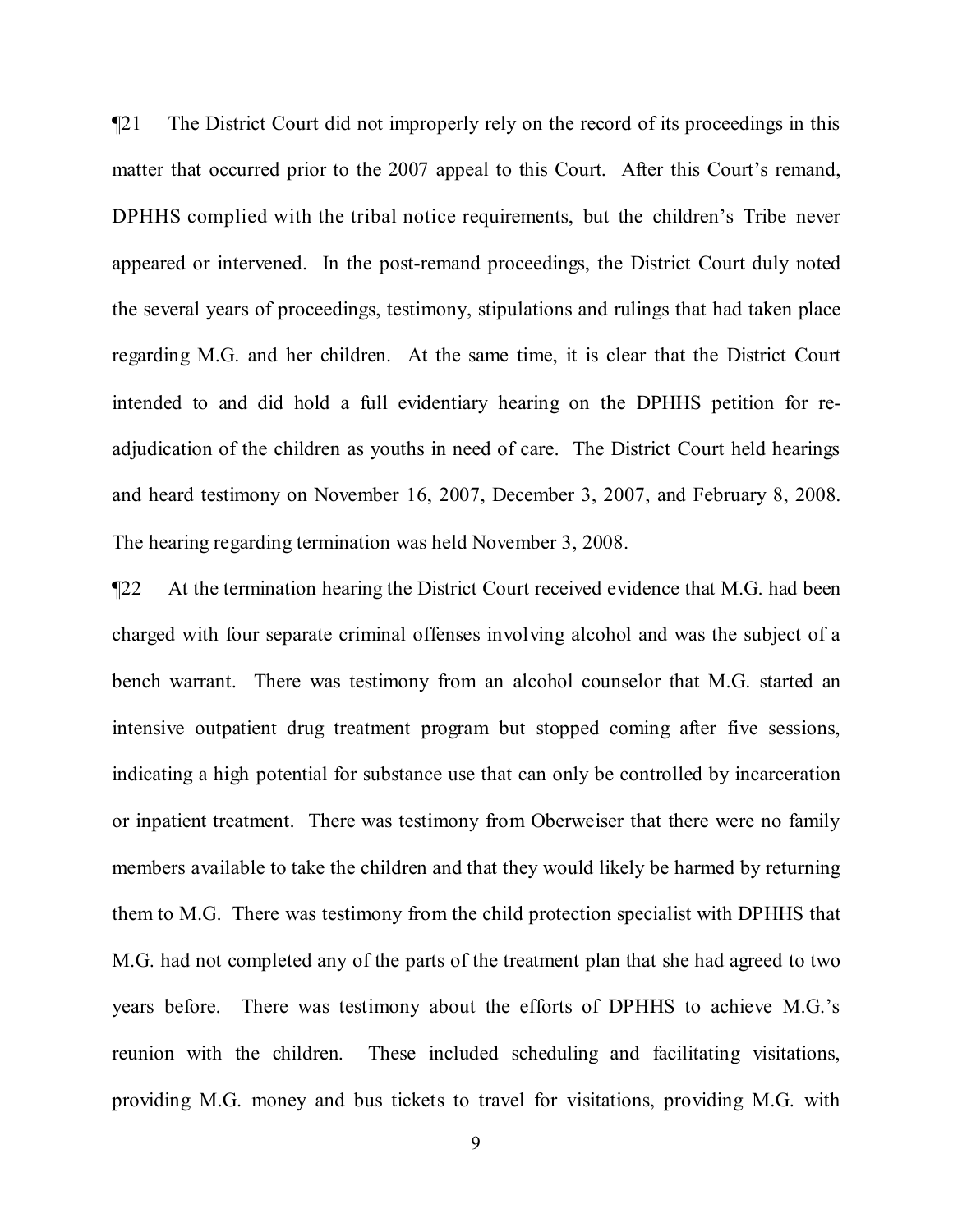information on the serious health issues affecting her older son, providing M.G. with opportunities for drug and alcohol treatment, arranging for a parenting assessment, and attempting to maintain contact with M.G. All these efforts were designed to encourage completion of the treatment plan.

¶23 There was testimony that despite these efforts M.G. was not likely to change her pattern of substance abuse and her unstable lifestyle. There was testimony that the children needed stability and predictability in their lives that M.G. could not provide, and that it would be devastating for them if their foster parent relationship were terminated. The opinions of professionals who had worked with M.G. or the children were that she was unable to be an effective parent for her children and that returning them to her would likely result in serious emotional or physical harm.

¶24 There was sufficient substantial credible evidence in the record of the District Court after remand to support the decisions that the children were youths in need of care and that M.G.'s parental rights should be terminated.

¶25 *Issue Two: Whether the District Court properly relied on the testimony of an Indian Child Welfare Act expert when adjudicating the children as youths in need of care*. M.G. argues that DPHHS failed to present sufficient expert testimony, required by the ICWA, to support the District Court's decisions. The ICWA requires that

no termination of parental rights may be ordered in the absence of a determination, supported by evidence beyond a reasonable doubt, including testimony of qualified expert witnesses, that the continued custody of the child by the parent or Indian custodian is likely to result in serious emotional or physical damage to the child.

25 U.S.C. § 1912(f). The act does not define "qualified expert witnesses" but the United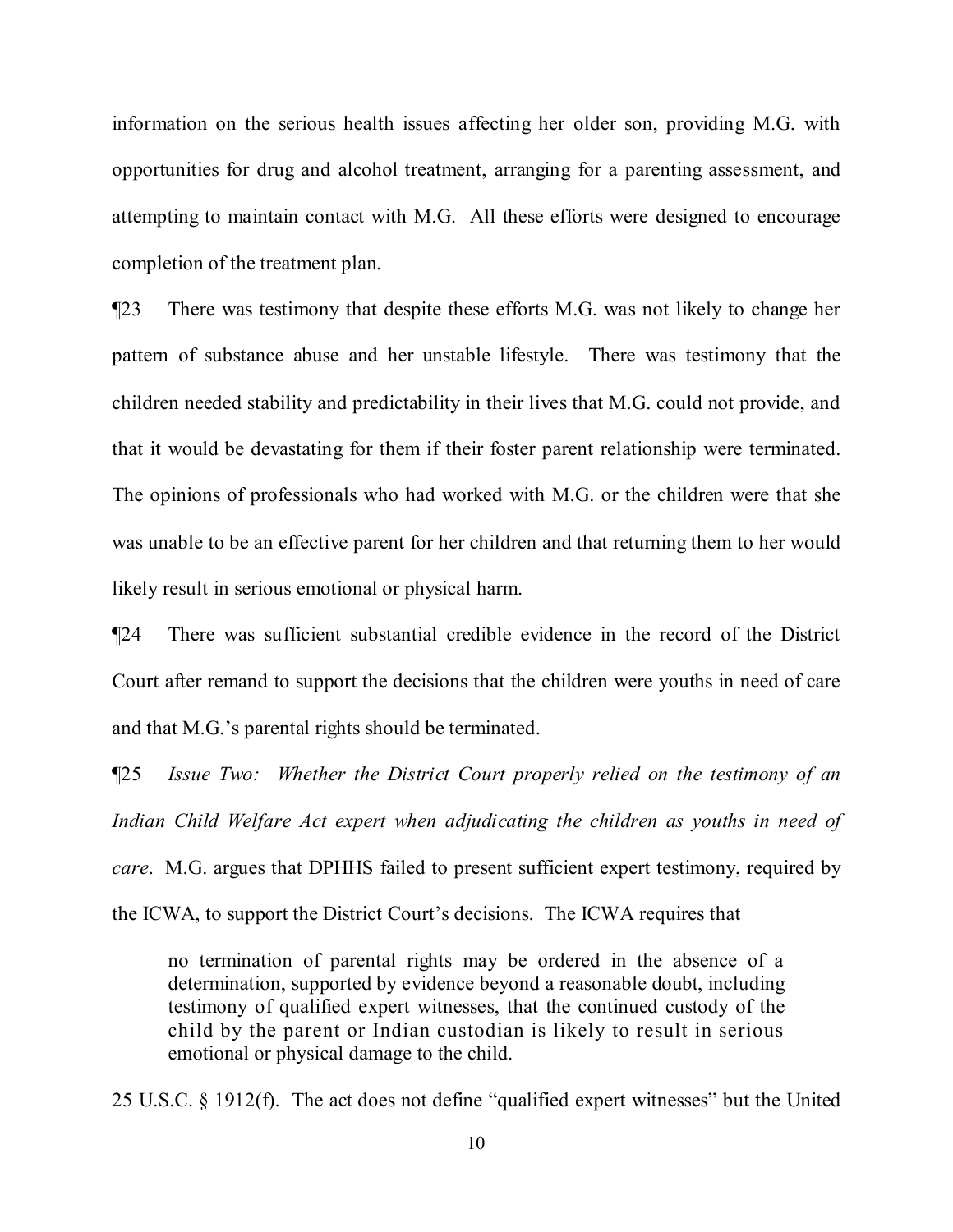States Department of the Interior has adopted regulations that do so. We have found the regulations persuasive and apply them when interpreting the ICWA. *Matter of M.R.G*., ¶

10. The Federal regulations list characteristics of expert witnesses "most likely" to meet the requirements of the ICWA:

(i) A member of the Indian child's tribe who is recognized by the tribal community as knowledgeable in tribal customs as they pertain to family organization and childrearing practices.

(ii) A lay expert witness having substantial experience in the delivery of child and family services to Indians, and extensive knowledge of prevailing social and cultural standards and childrearing practices within the Indian child's tribe.

(iii) A professional person having substantial education and experience in the area of his or her specialty.

44 Fed. Reg. 67,593 (1979). Those guidelines are substantially reflected in Montana law,

§ 41-3-102(24), MCA. The guideline that the expert have substantial knowledge of Indian culture does not mean that the witness must have knowledge of the cultural standards of the particular tribe. *Matter of M.R.G.*, ¶ 12; *Matter of K.H*., ¶ 28. An expert in an ICWA case can testify based upon a review of the file. *Matter of A.N*., ¶¶ 28-30. The goal of the guidelines and the requirement of expert testimony is to secure the input of persons who "possess significant knowledge of and experience with Indian culture, family structure, and childrearing practices in general." *Matter of K.H.*, ¶ 28.

¶26 While expert input is required in an ICWA case, the district court "need not conform its decision to a particular piece of evidence or a particular expert's report or testimony as long as a reasonable person could have found, beyond a reasonable doubt, that the continued custody of the child by the parent . . . is likely to result in serious emotional or physical damage to the child." *Matter of A.N*., ¶ 32. The requirement of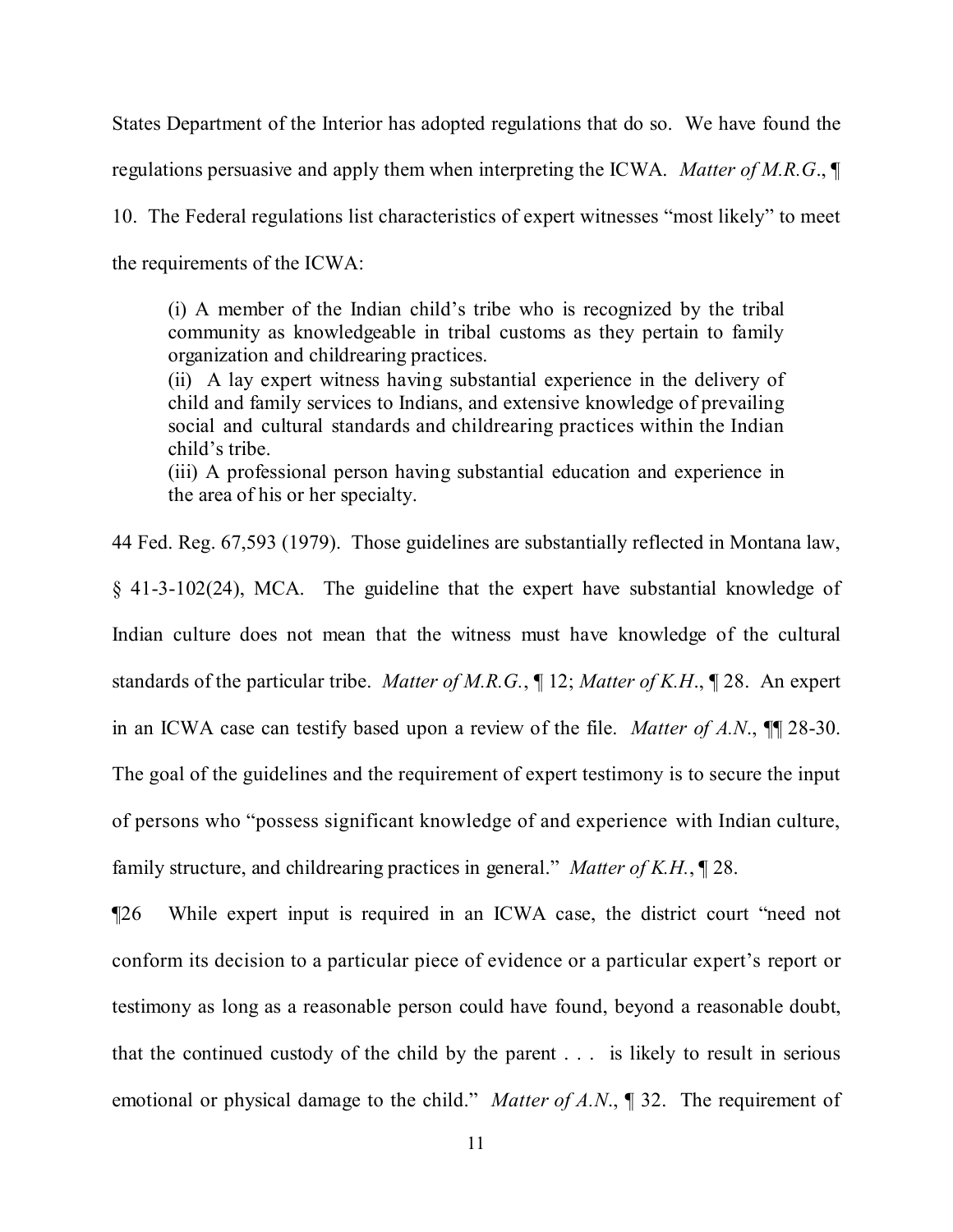proof beyond a reasonable doubt was intended to require intelligent evaluation of the cultural and social premises of Indian home life and childrearing before a removal or termination decision is made. *Matter of K.H*., ¶ 20.

¶27 The ICWA also requires that when the State seeks to remove Indian children or terminate parental rights, it must "satisfy the court that active efforts have been made" to provide services designed to prevent breakup of the family. 25 U.S.C. § 1912(d). The requirement of "active efforts, by definition, implies heightened responsibility compared to passive efforts." *Matter of A.N.*, ¶ 23. While the State cannot simply wait for a parent to complete a treatment plan, for example, a court may consider the parent's failure to participate. *Matter of A.N*., ¶ 23.

¶28 M.G.'s first hurdle in attacking the sufficiency of the evidence or expert testimony presented below is that she did not object to it at the time. We are reluctant to fault a district court for failing to address alleged deficiencies that were not brought to its attention at a time when any deficiencies could have been cured. *In the Matter of A.N.W*., 2006 MT 42, ¶ 41, 331 Mont. 208, 130 P.3d 619. Moreover, we are persuaded that there was sufficient evidence presented to meet the requirements of the ICWA and Montana law.

¶29 The evidence submitted at the November 3, 2008, termination hearing was summarized above. The District Court received evidence from alcohol counselor Callee Nolden who described M.G.'s failure to meaningfully participate in outpatient treatment, and the serious likelihood that M.G. would continue her pattern of substance abuse. Patsy Oberweiser, who had testified as an Indian cultural expert in several previous

12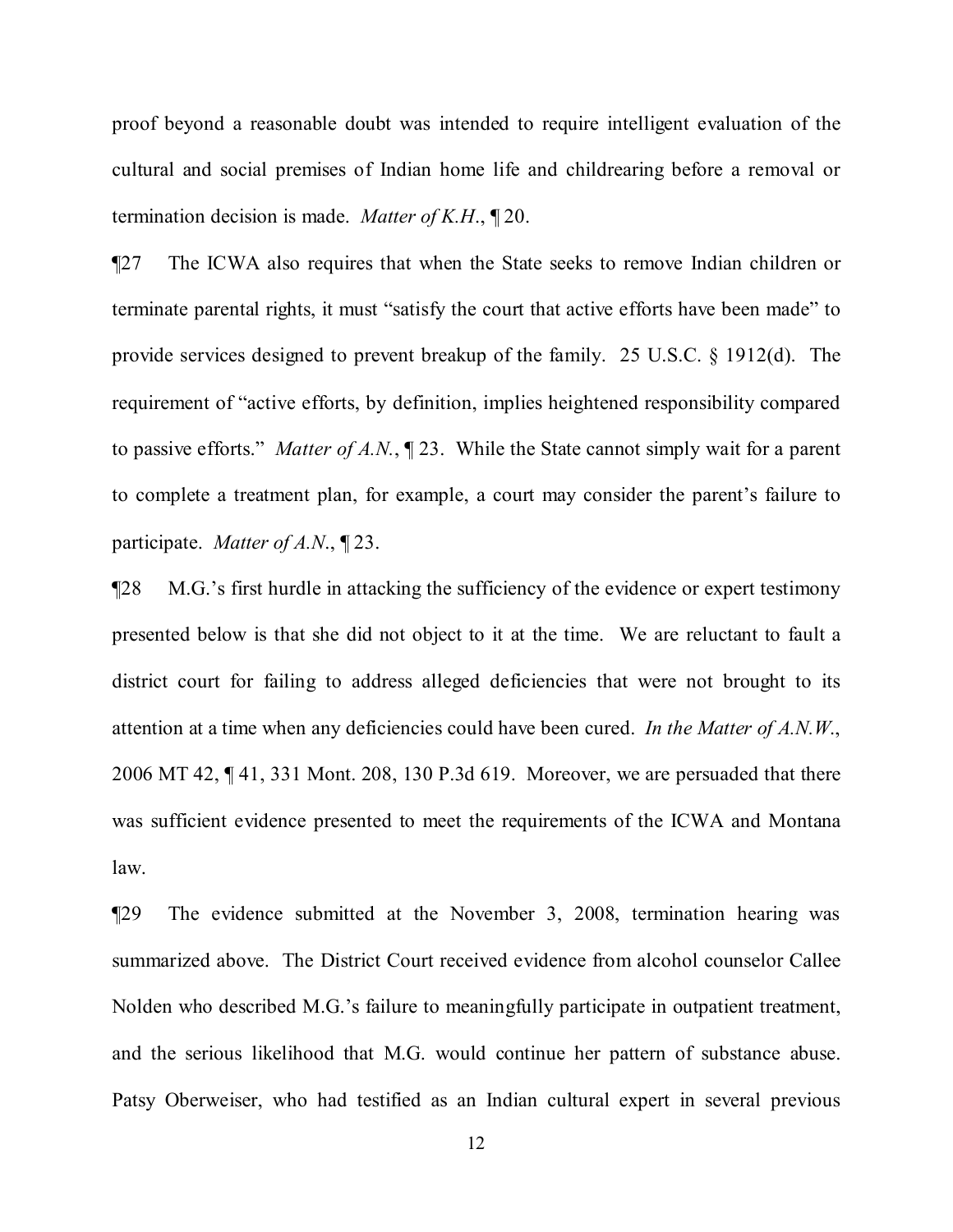hearings involving M.G. and her children, testified that in her opinion returning the children to M.G.'s care would likely result in serious emotional or physical damage. Oberweiser was qualified to present this testimony based upon her own upbringing by her own Indian mother in an Indian community and her affiliation with the Chippewa Tribe that claimed M.G.'s children as members. Christa Anderson, a child protection specialist with DPHHS had worked with M.G. for several years and testified in detail about M.G.'s failure to complete any of the requirements of her treatment plan.

¶30 Anderson also specifically noted the "active efforts" that DPHHS had made to avoid removal of the children and to work toward reunification with M.G. She also testified that M.G. had not changed in the years that DPHHS had been involved and was not likely to change in the foreseeable future. She testified that M.G.'s continued substance abuse and unstable life would likely cause serious emotional or physical damage to the children.

¶31 There was no substantial evidence of any kind to contradict the evidence presented by DPHHS. A reasonable person would have concluded, as the District Court concluded, that beyond a reasonable doubt the children were in need of care and that M.G.'s parental rights should be terminated. Termination of parental rights is a non-jury matter, and it is the responsibility of the district court to weigh the evidence and assess the credibility of the witnesses. *Matter of K.S*., ¶ 20. After reviewing the evidence, we conclude that the District Court's findings are not clearly erroneous. By the time of the termination hearing, the children had been in foster care for several years, and foster care was the only home the younger boy had known. There is a presumption in Montana law that